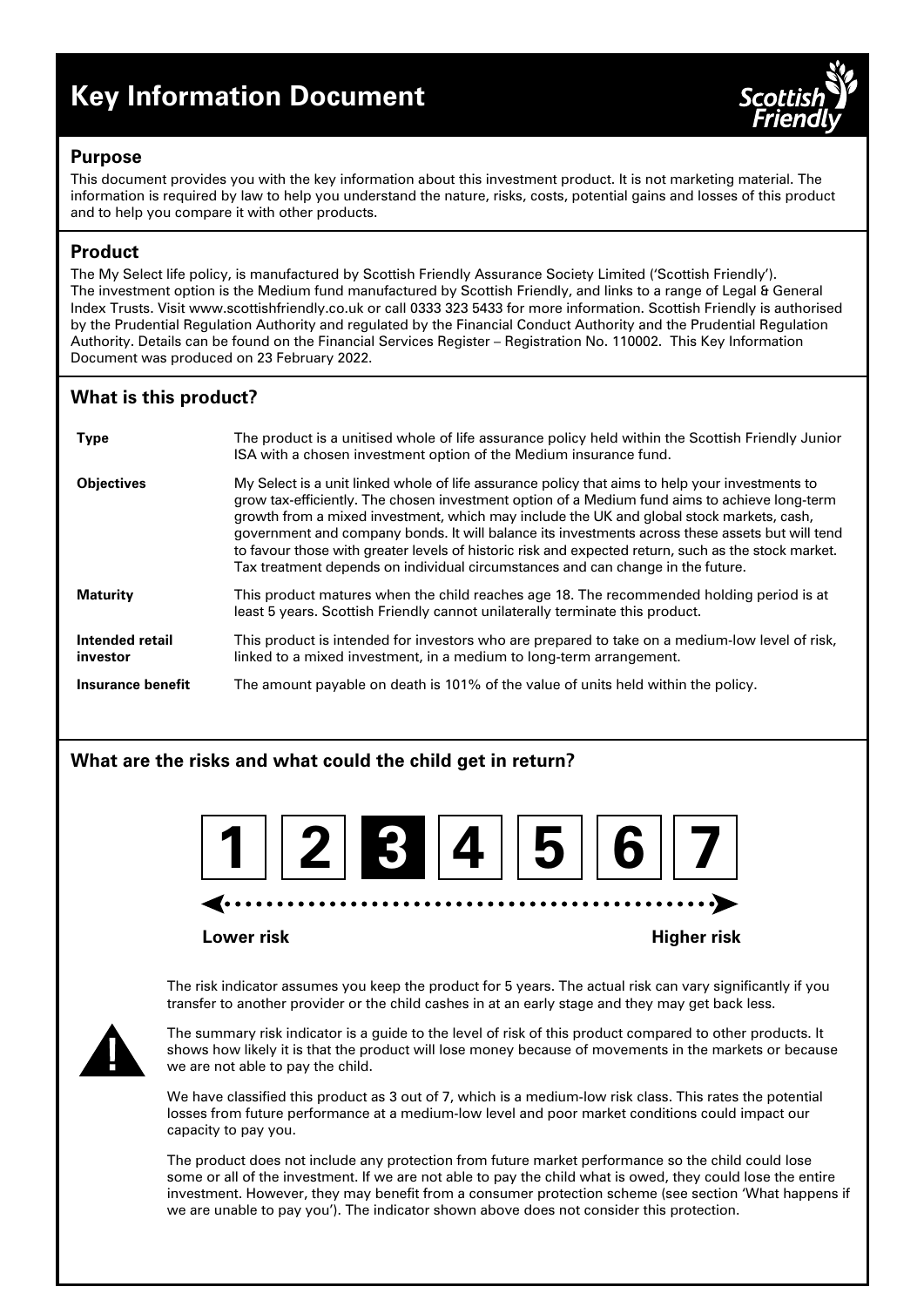| <b>Performance scenarios</b> |                                                                       |                     |                     |                                            |  |  |
|------------------------------|-----------------------------------------------------------------------|---------------------|---------------------|--------------------------------------------|--|--|
| Investment                   | £10,000                                                               | 1 Year              | 3 Years             | 5 Years<br>(Recommended<br>holding period) |  |  |
| <b>Survival scenarios</b>    |                                                                       |                     |                     |                                            |  |  |
| <b>Stress</b>                | What the child might get back after costs<br>Average return each year | £5,170<br>$-48.30%$ | £6,923<br>$-11.54%$ | £6,230<br>$-9.03%$                         |  |  |
| Unfavourable                 | What the child might get back after costs<br>Average return each year | £9,753<br>$-2.47%$  | £10,919<br>2.97%    | £12,615<br>4.76%                           |  |  |
| <b>Moderate</b>              | What the child might get back after costs<br>Average return each year | £11.006<br>10.06%   | £13,459<br>10.41%   | £16,505<br>10.54%                          |  |  |
| Favourable                   | What the child might get back after costs<br>Average return each year | £12,410<br>24.10%   | £16,573<br>18.34%   | £21,578<br>16.63%                          |  |  |
| <b>Death scenario</b>        |                                                                       |                     |                     |                                            |  |  |
| Upon death                   | What the child's beneficiaries might get<br>back after costs          | £11,116             | £13,594             | £16,670                                    |  |  |

This table shows the money the child could get back over the next 5 years, under different scenarios, assuming that you invest £10,000. The scenarios shown illustrate how your investment could perform. You can compare them with the scenarios of other products. The scenarios presented are an estimate of future performance based on evidence from the past on how the value of this investment varies, and are not an exact indicator. What the child gets will vary depending on how the market performs and how long you keep the product. The stress scenario shows what the child might get back in extreme market circumstances, and it does not take into account the situation where we are not able to pay them.

The figures shown include all the costs of the product itself. The figures do not take into account their personal tax situation, which may also affect how much they get back. The maximum loss would be that they lose all of the investment.

# **What happens if Scottish Friendly is unable to pay out?**

If you buy a policy with Scottish Friendly and we cannot pay the full amount due, the child may be entitled to compensation under the Financial Services Compensation Scheme. The maximum level of compensation for claims against firms declared in default is 100% of the claim with no upper limit.

# **What are the costs?**

The Reduction in Yield (RIY) shows what impact the total costs you pay will have on the investment return the child might get. The total costs take into account one-off, ongoing and incidental costs.

The amounts shown here are the cumulative costs of the product itself, for three different holding periods. They include potential early exit penalties. The figures assume you invest £10,000 at outset. The figures are estimates and may change in the future.

#### **Table 1: Costs over time**

The person selling you or advising you about this product may charge you other costs. If so, we will provide you with information about these costs and show you the impact that all costs will have on your investment over time.

| E10,000                     | 1 year  | 3 years | If you cash in after If you cash in after If you cash in after 5 years<br>(the recommended holding<br>period) |
|-----------------------------|---------|---------|---------------------------------------------------------------------------------------------------------------|
| <b>Total costs</b>          | £230    | £720    | £1.386                                                                                                        |
| Reduction in Yield per year | $2.3\%$ | 1.9%    | $1.8\%$                                                                                                       |